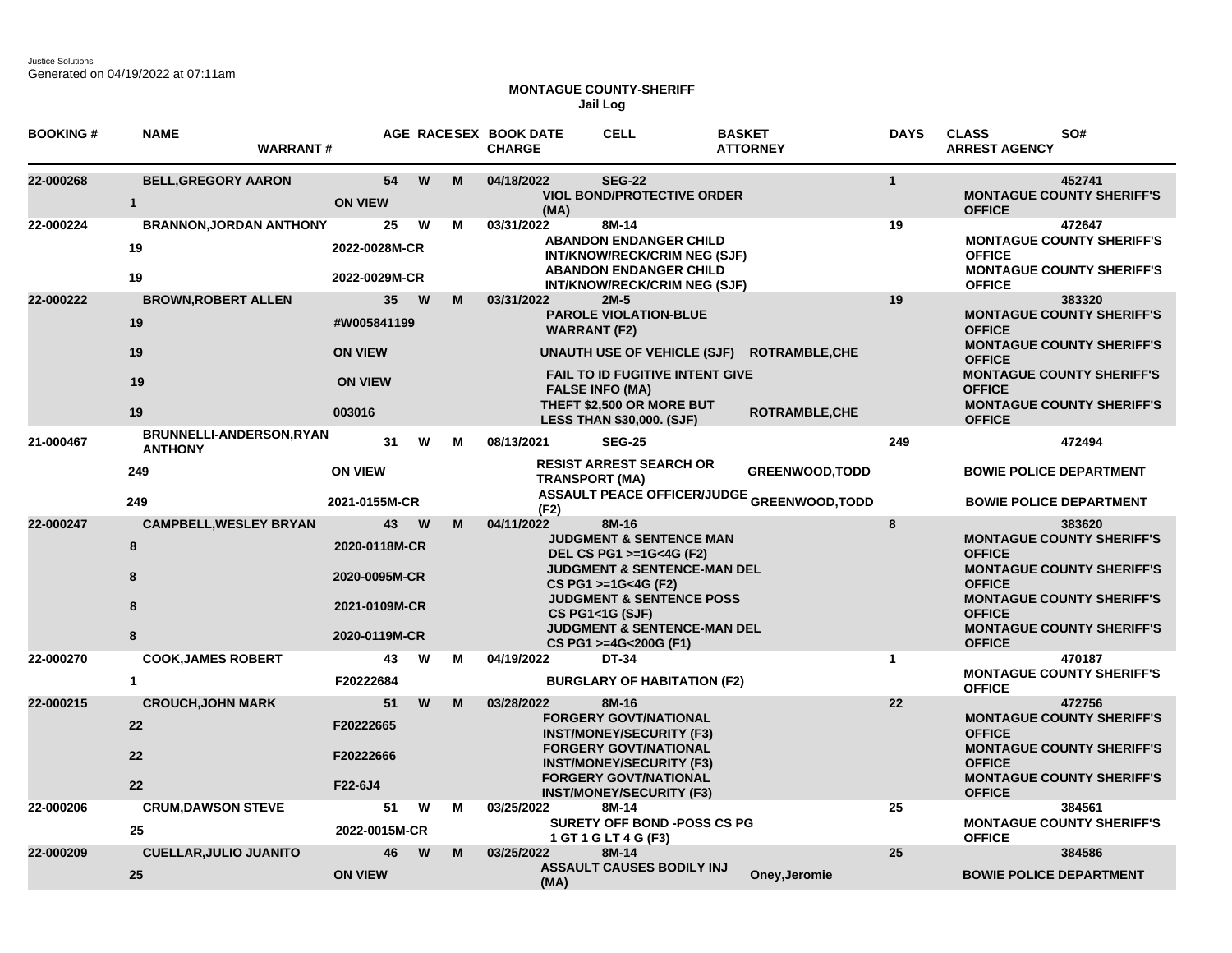| 22-000263 | <b>DENSTITT, SHAWN WILLIAM</b>        | 35                   | W | M  | 04/15/2022                                                 | $2M-4$                                                                                           |                    | 4   | 384982                                                                                |
|-----------|---------------------------------------|----------------------|---|----|------------------------------------------------------------|--------------------------------------------------------------------------------------------------|--------------------|-----|---------------------------------------------------------------------------------------|
|           | 4                                     | CF-2022-196          |   |    |                                                            | <b>ENGAGING IN ORGANIZED</b><br><b>CRIMINAL ACTIVITY-ASSAULT</b><br><b>BODILY INJURY (SJF)</b>   |                    |     | <b>MONTAGUE COUNTY SHERIFF'S</b><br><b>OFFICE</b>                                     |
| 22-000203 | <b>DONOHUE, AMBER DISIREE</b>         | 43                   | W | F. | 03/23/2022                                                 | <b>FEM-44</b>                                                                                    |                    | 27  | 472286                                                                                |
|           | 27                                    | 2021-0115M-CR        |   |    | (SJF)                                                      | FTA-SOB-POSS CS PG 1 LT1G                                                                        |                    |     | <b>MONTAGUE COUNTY SHERIFF'S</b><br><b>OFFICE</b>                                     |
| 22-000223 | <b>GALE, CKIERRA RAE</b>              | 39                   | W | -F | 03/31/2022                                                 | <b>FEM-43</b>                                                                                    |                    | 19  | 472244                                                                                |
|           | 19                                    | 2020-0122M-CR        |   |    |                                                            | <b>MTP W/ ADJ OF GUILT ASSAULT</b><br><b>FAMILY/HOUSEHOLD MEMBER</b><br><b>PREV CONVIAT (F3)</b> |                    |     | <b>MONTAGUE COUNTY SHERIFF'S</b><br><b>OFFICE</b>                                     |
| 22-000131 | <b>HALL, CAMERON CLAY</b>             | 30                   | W | М  | 02/22/2022                                                 | 8M-16                                                                                            |                    | 56  | 451917                                                                                |
|           | 56                                    | 2019-0071M-CR        |   |    |                                                            | BURGLARY OF HABITATION (F2) HALL, CAMERON<br><b>MOTION TO PROCEED ADJ OF</b>                     |                    |     | <b>MONTAGUE COUNTY SHERIFF'S</b><br><b>OFFICE</b>                                     |
|           | 56                                    | 2019-0071M-CR        |   |    | (F2)                                                       | <b>GUILT-BURGLARY OF HABITATION HALL, CAMERON</b>                                                |                    |     | <b>MONTAGUE COUNTY SHERIFF'S</b><br><b>OFFICE</b>                                     |
| 22-000244 | <b>HAWTHORNE, JAMES MATTHEW</b><br>12 | 32<br><b>ON-VIEW</b> | W | м  | 04/07/2022                                                 | <b>SEG-26</b><br><b>PUBLIC INTOXICATION (MC)</b>                                                 |                    | 12  | 417298<br><b>NOCONA POLICE DEPARTMENT</b>                                             |
|           | 12                                    | <b>ON-VIEW</b>       |   |    |                                                            | <b>ESCAPE FROM CUSTODY (MA)</b>                                                                  | <b>COLE, TIM</b>   |     | NOCONA POLICE DEPARTMENT                                                              |
|           | 12                                    | <b>ON-VIEW</b>       |   |    |                                                            | <b>RESIST ARREST SEARCH OR</b><br><b>TRANSPORT (MA)</b>                                          | <b>COLE, TIM</b>   |     | <b>NOCONA POLICE DEPARTMENT</b>                                                       |
|           | 12                                    | 2017-0169M-CR        |   |    | MTR COMM SUPERV - BURGLARY COLE, TIM<br>OF HABITATION (F2) |                                                                                                  |                    |     | <b>MONTAGUE COUNTY SHERIFF'S</b><br><b>OFFICE</b>                                     |
|           | 12                                    | M20222168            |   |    |                                                            | <b>ASSAULT AGAINST ELDERLY OR</b><br>DISABLED INDIVIDUAL (MA)                                    |                    |     | <b>MONTAGUE COUNTY SHERIFF'S</b><br><b>OFFICE</b>                                     |
|           | 12                                    | F20222680            |   |    | <b>BODILY INJ (F2)</b>                                     | <b>AGG ASSAULT CAUSES SERIOUS COLE,TIM</b><br>SURETY OFF BOND - DLWI W/ PREV                     |                    |     | <b>MONTAGUE COUNTY SHERIFF'S</b><br><b>OFFICE</b>                                     |
|           | 12                                    | M20222169            |   |    |                                                            | <b>CONVICTION/SUSPENSION W/O</b><br><b>FINANCIAL RESPONSIBILTY (MB)</b>                          |                    |     | <b>MONTAGUE COUNTY SHERIFF'S</b><br><b>OFFICE</b>                                     |
|           | 12                                    | 2017-0171M-CR        |   |    | (F2)                                                       | <b>MTR - BURGLARY OF HABITATION</b>                                                              |                    |     | <b>MONTAGUE COUNTY SHERIFF'S</b><br><b>OFFICE</b>                                     |
| 21-000295 | <b>HERNANDEZ, OSCAR ALFREDO</b>       | 26                   | H | M  | 05/21/2021                                                 | $1M-47$<br><b>SOB - SEXUAL ASSAULT IN</b>                                                        |                    | 333 | 469754<br><b>TEXAS DEPARTMENT OF PUBLIC</b>                                           |
|           | 333                                   | F2021568             |   |    |                                                            | <b>DISASTER AREA (F1)</b>                                                                        | <b>ODOM,LANHON</b> |     | <b>SAF</b>                                                                            |
|           | 333                                   | PRL2105000127        |   |    | <b>ICE HOLD ()</b>                                         |                                                                                                  | <b>ODOM,LANHON</b> |     | <b>TEXAS DEPARTMENT OF PUBLIC</b><br><b>SAF</b>                                       |
| 22-000145 | <b>HILLIARD, DAVID BURNS</b>          | 60                   | W | м  | 02/28/2022                                                 | 8M-14                                                                                            |                    | 50  | 387350                                                                                |
|           | 50                                    | 2021-0122M-CR        |   |    | <b>HAB (SJF)</b>                                           | <b>FAILURE TO APPEAR-BURG OF</b>                                                                 |                    |     | <b>MONTAGUE COUNTY SHERIFF'S</b><br><b>OFFICE</b><br><b>MONTAGUE COUNTY SHERIFF'S</b> |
|           | 50                                    | 17943-01             |   |    |                                                            | <b>PUBLIC INTOX (MC)</b>                                                                         |                    |     | <b>OFFICE</b>                                                                         |
| 22-000258 | <b>HUNEKE, JIMMY LEE</b>              | 25                   | W | M  | 04/14/2022                                                 | $2M-11$<br><b>POSS OR PROMOTION OF CHILD</b>                                                     |                    | 5   | 469445<br><b>MONTAGUE COUNTY SHERIFF'S</b>                                            |
|           | 5                                     | CF-2022-189          |   |    |                                                            | <b>PORNOGRAPHY (F3)</b>                                                                          |                    |     | <b>OFFICE</b>                                                                         |
|           | 5                                     | CF-2022-190          |   |    |                                                            | <b>POSS OR PROMOTION OF CHILD</b><br><b>PORNOGRAPHY (F2)</b>                                     |                    |     | <b>MONTAGUE COUNTY SHERIFF'S</b><br><b>OFFICE</b>                                     |
|           | 5                                     | CF-2022-191          |   |    |                                                            | <b>POSS OR PROMOTION OF CHILD</b><br><b>PORNOGRAPHY (F3)</b>                                     |                    |     | <b>MONTAGUE COUNTY SHERIFF'S</b><br><b>OFFICE</b>                                     |
|           | 5                                     | CF-2022-192          |   |    |                                                            | <b>POSS OR PROMOTION OF CHILD</b><br><b>PORNOGRAPHY (F2)</b>                                     |                    |     | <b>MONTAGUE COUNTY SHERIFF'S</b><br><b>OFFICE</b>                                     |
|           | 5                                     | CF-2022-193          |   |    |                                                            | POSS OR PROMOTION OF CHILD<br><b>PORNOGRAPHY (F3)</b>                                            |                    |     | <b>MONTAGUE COUNTY SHERIFF'S</b><br><b>OFFICE</b>                                     |
|           | 5                                     | CF-2022-194          |   |    |                                                            | <b>POSS OR PROMOTION OF CHILD</b><br><b>PORNOGRAPHY (F3)</b>                                     |                    |     | <b>MONTAGUE COUNTY SHERIFF'S</b><br><b>OFFICE</b>                                     |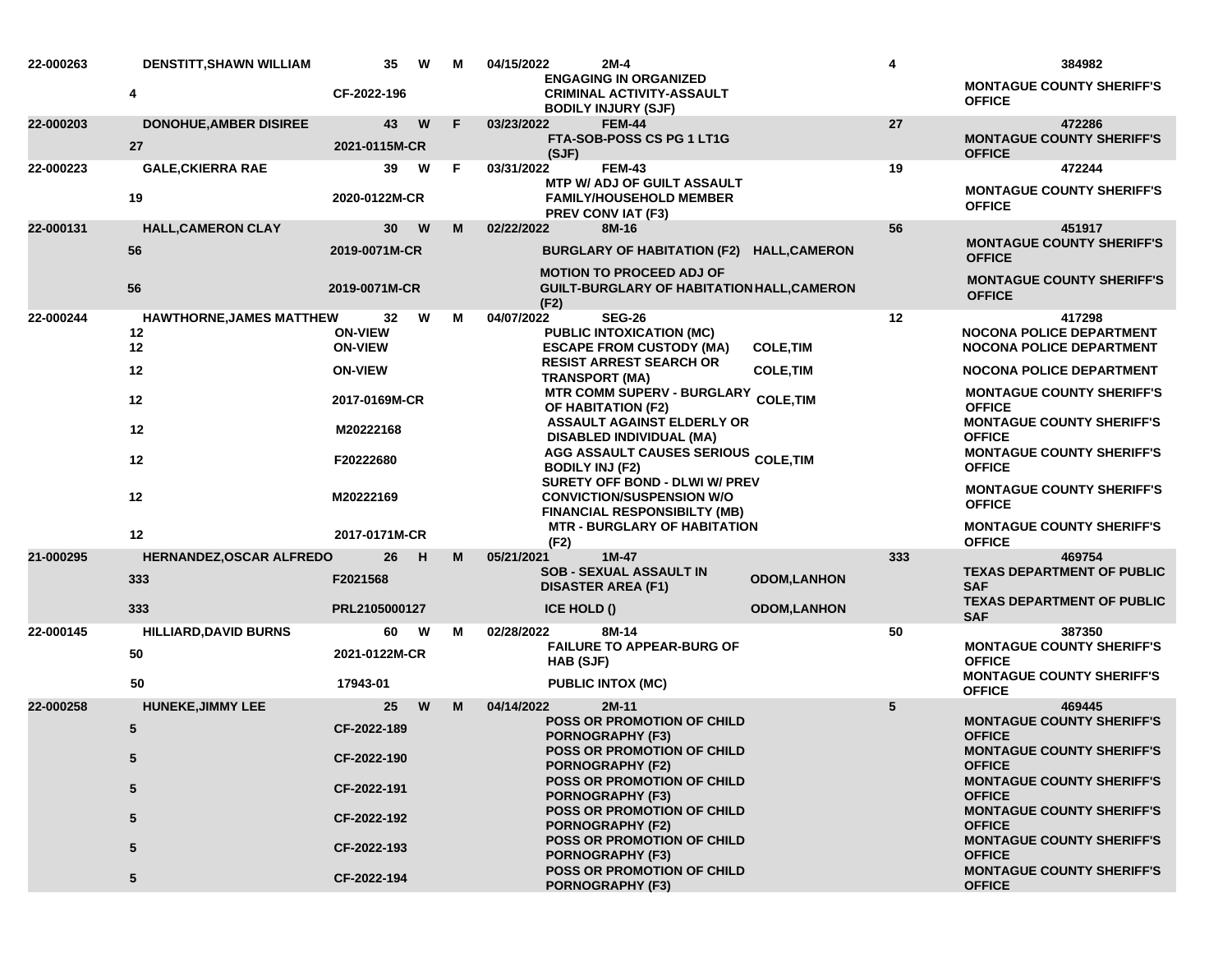| 22-000212 | <b>KNOWLES, THOMAS MYRON</b>                                      | 34                                     | W | м | 03/26/2022<br>8M-14                                                                                                       |                        | 24             | 423250                                                                     |
|-----------|-------------------------------------------------------------------|----------------------------------------|---|---|---------------------------------------------------------------------------------------------------------------------------|------------------------|----------------|----------------------------------------------------------------------------|
|           | 24                                                                | <b>ON VIEW</b>                         |   |   | <b>MAN DEL CS PG 1 GT=1GLT4G</b><br>(F2)                                                                                  | <b>RENFRO,ZACHARY</b>  |                | <b>MONTAGUE COUNTY SHERIFF'S</b><br><b>OFFICE</b>                          |
|           | 24                                                                | <b>ON VIEW</b>                         |   |   | <b>RESIST ARREST SEARCH OR</b><br><b>TRANSPORT (MA)</b>                                                                   | <b>RENFRO, ZACHARY</b> |                | <b>MONTAGUE COUNTY SHERIFF'S</b><br><b>OFFICE</b>                          |
|           | 24                                                                | 1707344D                               |   |   | POSS CS PG 1/1-B LT 1G (SJF)                                                                                              |                        |                | <b>MONTAGUE COUNTY SHERIFF'S</b><br><b>OFFICE</b>                          |
|           | 24                                                                | F20222675                              |   |   | <b>FAIL TO COMPLY SEX OFF DUTY</b><br>TO REG LIFE/90 DAY (F2)                                                             | RENFRO, ZACHARY,       |                | <b>MONTAGUE COUNTY SHERIFF'S</b><br><b>OFFICE</b>                          |
| 22-000249 | <b>LEMONS, DANIEL DEWAYNE</b><br>$\overline{7}$<br>$\overline{7}$ | 36<br><b>ON VIEW</b><br><b>ON VIEW</b> | W | M | 04/12/2022<br><b>TRS-48</b><br>POSS CS PG 1 LT1G (SJF)<br>POSS CS PG 3 LT 28G (MA)                                        |                        | $\overline{7}$ | 444371<br><b>BOWIE POLICE DEPARTMENT</b><br><b>BOWIE POLICE DEPARTMENT</b> |
| 22-000254 | <b>LIRA, MIGUEL ANGEL</b><br>5                                    | 38<br>2021-0013M-CR                    | н | м | 04/14/2022<br><b>TRS-48</b><br><b>MTR COMMUNITY</b><br>SUPERVISION-POSS CS PG 1 LT1G<br>(SJF)                             |                        | 5              | 469884<br><b>MONTAGUE COUNTY SHERIFF'S</b><br><b>OFFICE</b>                |
| 22-000239 | <b>MCCLAIN,MISSY RENEE</b>                                        | 42                                     | W | F | <b>FEM-44</b><br>04/05/2022                                                                                               |                        | 14             | 458866                                                                     |
| 22-000271 | 14<br><b>MEYERS, DONALD LYNN</b>                                  | <b>ON VIEW</b><br>66                   | W | м | <b>UNLAWFUL RESTRAINT (MA)</b><br>04/19/2022<br><b>HLD-39</b>                                                             |                        | $\mathbf{1}$   | <b>BOWIE POLICE DEPARTMENT</b><br>416695                                   |
|           | 1                                                                 | <b>ON VIEW</b>                         |   |   | MAN DEL CS PG 1 GT=4GLT200G<br>(F1)                                                                                       |                        |                | <b>MONTAGUE COUNTY SHERIFF'S</b><br><b>OFFICE</b>                          |
|           | 1                                                                 | <b>ON VIEW</b>                         |   |   | <b>TAMPER/FABRICATE PHYS EVID</b><br><b>W/INTENT TO IMPAIR (F3)</b>                                                       |                        |                | <b>MONTAGUE COUNTY SHERIFF'S</b><br><b>OFFICE</b>                          |
| 22-000228 | <b>MINYARD, RICHARD LAWRENCE</b>                                  | 29                                     | W | M | 04/01/2022<br>$2M-4$                                                                                                      |                        | 18             | 472381                                                                     |
|           | 18                                                                | 2021-0200M-CR                          |   |   | <b>FAILURE TO APPEAR</b><br>POSSESSION OF CS PG 1G LT 4 ()                                                                | <b>ALLEN,LAUREN</b>    |                | <b>MONTAGUE COUNTY SHERIFF'S</b><br><b>OFFICE</b>                          |
| 21-000744 | <b>MONEY, WESLEY FRANKLIN</b>                                     | 25                                     | W | м | 12/29/2021<br>8M-16                                                                                                       |                        | 111            | 471337                                                                     |
|           | 111                                                               | <b>ON VIEW</b>                         |   |   | <b>EVADING ARREST DETENTION</b><br>(MA)                                                                                   |                        |                | <b>BOWIE POLICE DEPARTMENT</b>                                             |
|           | 111                                                               | <b>ON VIEW</b>                         |   |   | <b>POSS STOLEN PROP(THEFT PROP</b><br>\$100-\$750) (MB)                                                                   |                        |                | <b>BOWIE POLICE DEPARTMENT</b>                                             |
|           | 111                                                               | <b>ON VIEW</b>                         |   |   | <b>FRAUD USE/POSS IDENTIFYING</b><br>INFO # ITEMS 5LT10 (F3)                                                              | <b>JORDAN, COLLIN</b>  |                | <b>BOWIE POLICE DEPARTMENT</b>                                             |
|           | 111                                                               | <b>ON VIEW</b>                         |   |   | <b>POSS DANGEROUS DRUG (MA)</b>                                                                                           | <b>JORDAN,COLLIN</b>   |                | <b>BOWIE POLICE DEPARTMENT</b>                                             |
|           | 111                                                               | 2021-0142M-CR                          |   |   | <b>CAPIAS/MTP-POSS CS PG 1 LT1G</b><br>(SJF)                                                                              | <b>JORDAN, COLLIN</b>  |                | <b>BOWIE POLICE DEPARTMENT</b>                                             |
| 22-000022 | <b>NEISS, JERRY ALAN</b><br>97                                    | 35<br>F20212625                        | W | M | 01/12/2022<br>$1M-46$<br><b>FAIL TO COMPLY SEX OFF DUTY</b><br>TO REG LIFE/ANNUAL (F3)                                    | <b>JORDAN, COLLIN</b>  | 97             | 464970<br><b>MONTAGUE COUNTY SHERIFF'S</b><br><b>OFFICE</b>                |
| 22-000216 | <b>NEWSOME, SONIA DANN</b>                                        | 46                                     | W | F | 03/28/2022<br><b>FEM-43</b>                                                                                               |                        | 22             | 472757                                                                     |
|           | 22                                                                | F20222667                              |   |   | <b>FORGERY GOVT/NATIONAL</b><br><b>INST/MONEY/SECURITY (F3)</b>                                                           | <b>MARSH, LEE ANN</b>  |                | <b>MONTAGUE COUNTY SHERIFF'S</b><br><b>OFFICE</b>                          |
|           | 22                                                                | F20222668                              |   |   | <b>FORGERY GOVT/NATIONAL</b><br><b>INST/MONEY/SECURITY (F3)</b>                                                           | Marsh, Lee Ann         |                | <b>MONTAGUE COUNTY SHERIFF'S</b><br><b>OFFICE</b>                          |
| 22-000259 | <b>OSBORNE, SAMUEL WILLIAM</b>                                    | 60                                     | W | M | 04/14/2022<br>8M-16<br><b>MTR DRIVING WHILE</b>                                                                           |                        | 5              | 469883<br><b>MONTAGUE COUNTY SHERIFF'S</b>                                 |
|           | 5                                                                 | 2019-0139M-CR                          |   |   | <b>INTOXICATED 3RD OR MORE IAT</b><br>(F3)                                                                                |                        |                | <b>OFFICE</b>                                                              |
| 22-000243 | <b>OWENS, ANGELA MICHELLE</b>                                     | 37                                     | W | F | 04/06/2022<br><b>SEG-23</b>                                                                                               |                        | 13             | 458568                                                                     |
|           | 13                                                                | 2021-0040M-CR                          |   |   | <b>FAILURE TO APPEAR DECLARING</b><br><b>BOND INSUFFICIENT UNAUTH USEROTRAMBLE, CHE</b><br>OF VEHICLE (SJF)               |                        |                | <b>MONTAGUE COUNTY SHERIFF'S</b><br><b>OFFICE</b>                          |
|           | 13                                                                | 2021-0067M-CR                          |   |   | <b>FAILURE TO APPEAR-DECLARING</b><br><b>BOND INSUFFICIENT- POSS CS PG ROTRAMBLE, CHE</b><br>11LT 1 G DRUG FREE ZONE (F3) |                        |                | <b>MONTAGUE COUNTY SHERIFF'S</b><br><b>OFFICE</b>                          |
|           | 13                                                                | 2021FW003085                           |   |   | POSS CS PG 1 GT=1GLT4G (F3)                                                                                               |                        |                |                                                                            |